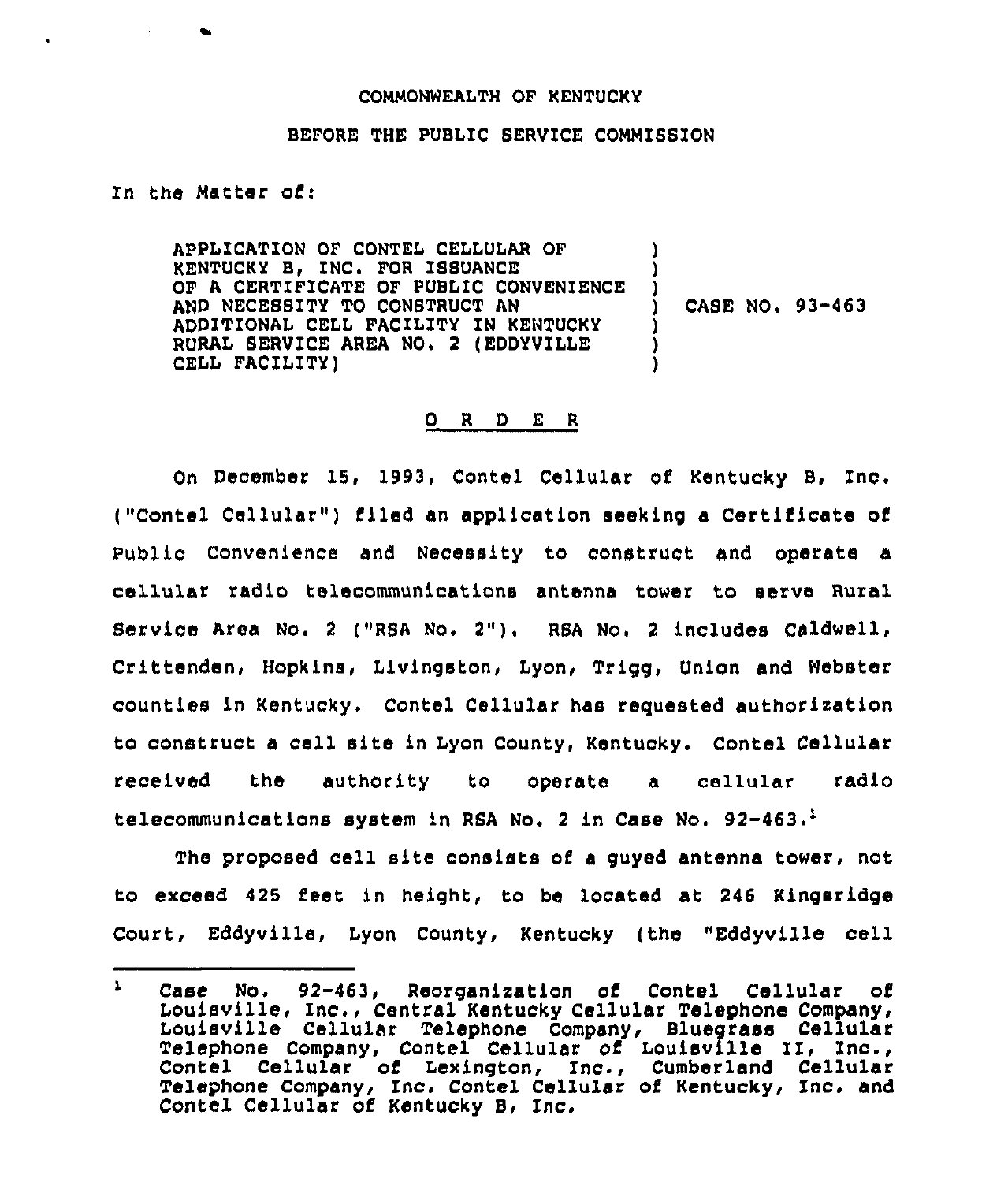site"). The coordinates for the Eddyville cell site are North Latitude 37° 05' 16" by West Longitude 88° 02' 30".

Contel Cellular has provided information regarding the structure of the tower, safety measures, and antenna design criteria for the Eddyville cell site. Based upon the application, the design of the tower and foundation appears to meet the criteria of the Building Officials and Code Administrators International, Inc. National Building Code, with reference to earthquakes, winds, and tornadoes.

Pursuant to KRS 100.324(1), the Eddyville cell site's construction is exempt from local soning ordinances. However, Contel Cellular has notified the Lyon County Planning and Zoning Commission of the proposed construction. Contel Cellular has filed applications with and received approvals from the Federal Aviation Administration and the Kentucky Airport Zoning Commission for the construction and operation of the Eddyville cell site. Contel Cellular has notified all property owners and residents within 500 feet of the Eddyville cell site. The notice solicited comments and informed the property owners and residents of their right to intervene. To date, no intervention requests have been received.

Pursuant to KRS 278.280, the Commission is required to determine the proper practices to be observed when it finds, upon complaint or on its own motion, that the facilities of any utility subject to its jurisdiction are unreasonable, unsafe, improper, or insufficient. To assist the Commission in its efforts to comply with this mandate, Contel Cellular should notify the Commission if

 $-2-$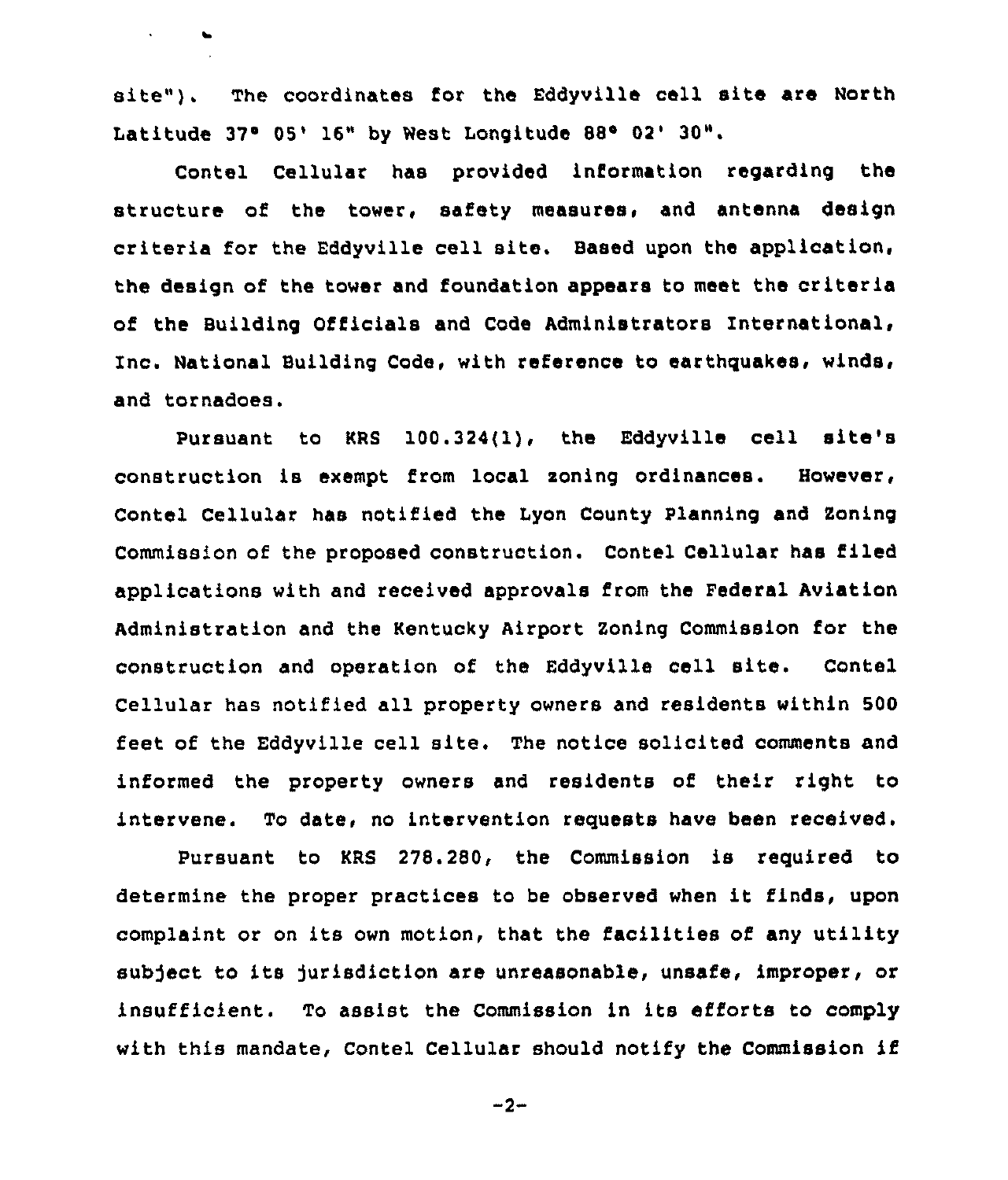it does not use this antenna tower to provide cellular telecommunications services in the manner set out in its application and this Order. Upon receipt of such notice, the Commission may, on its own motion, institute proceedings to consider the proper practices, including removal of the unused antenna tower, which should be observed by Contel Cellular.

The Commission, having considered the evidence of record and being otherwise sufficiently advised, finds that Contel Cellular should be granted a Certificate of Public Convenience and Necessity to oonstruct and operate the Eddyville cell site under its currently approved tariff.

IT IS THEREFORE ORDERED that:

l. Contel Cellular be and it hereby is granted <sup>a</sup> Certificate of Public Convenience and Necessity to construct and operate the Eddyville cell site.

2. Contel Cellular shall immediately notify the Commission in writing, if, after the antenna tower is built and utility service is commenced, the tower is not used for a period of <sup>3</sup> months in the manner authorized by this Order.

 $-3-$